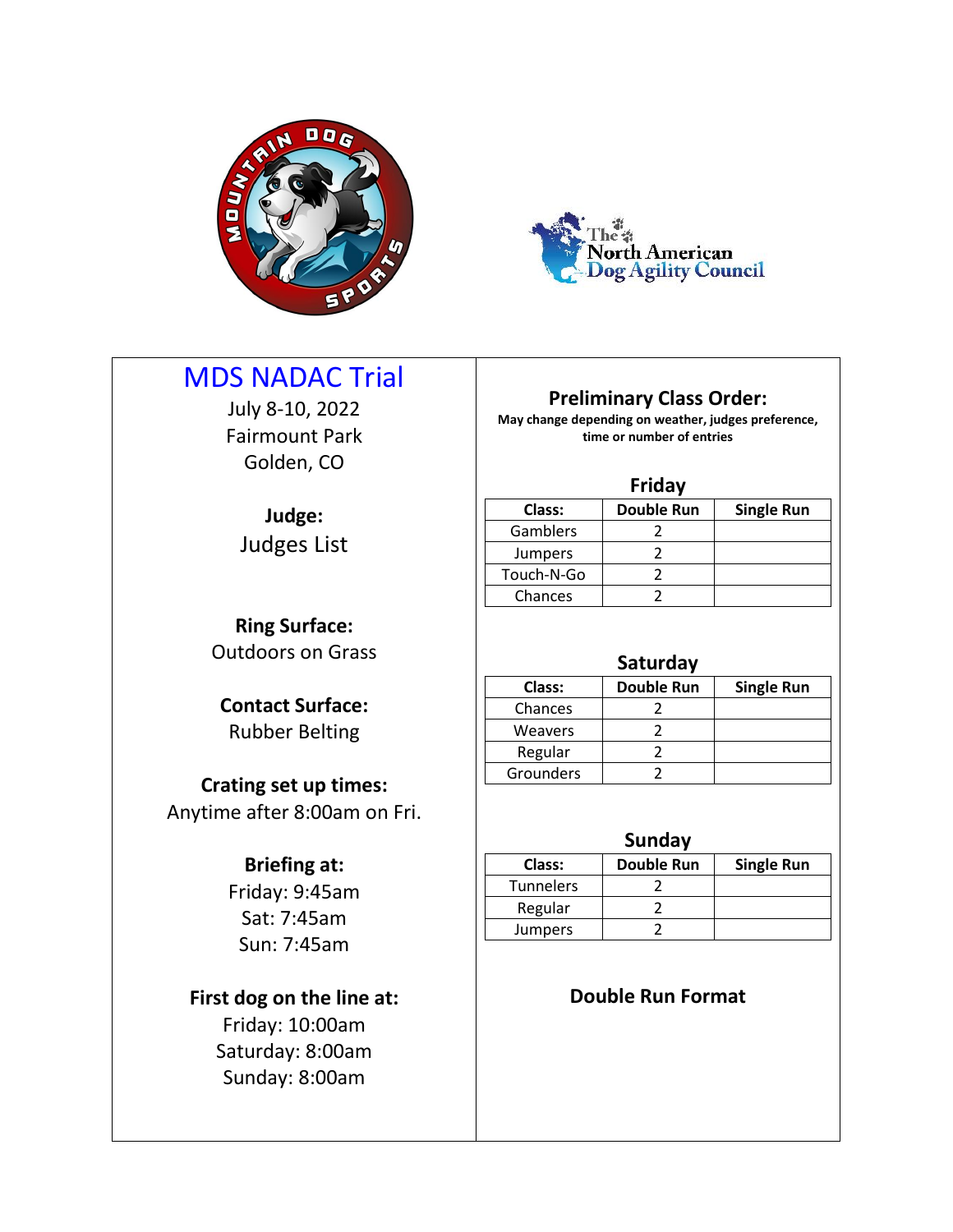## **Entries Open on:**

June 1, 2022

**Entries Close on:** July 1, 2022

## **Crating available:**

Plenty of outdoor crating. Bring shade tents.

> **Entry Limits:** 500 runs/day

### **Move ups:**

Move ups are allowed day to day. No same day move ups.

#### **PayPal Entries:**

We will accept online payment through PayPal. You can email your entry and send funds to [mountaindogsports@yahoo.com](mailto:mountaindogsports@yahoo.com) PayPal fees will not be refunded if your entry is cancelled.

#### **Day of show Entries:**

If we do not reach our limit, we may offer day-of-show entries. The cost will be \$13 per run cash/check or \$14 per run through PayPal. Day of Show is ANY entry sent after the closing date.

#### **Refunds:**

A 100% refund will be given for any requests for withdrawals received prior to the Closing Date. A refund will be given for bitches in heat, injured or ill dogs (with verification from a vet upon request), injured handlers (with verification from a doctor upon request) or family emergency. There shall be no refunds for entries withdrawn after the closing date or in the event a dog and/or handler are dismissed from competition, regardless of the reason for such dismissal.

### **Show Committee**

**Trial Chair:** Lindsey Cooper **Secretary:** Lindsey Cooper **Chief Course Builder:** TBD

## **Confirmations:**

Confirmations will be emailed Please check them for accuracy

## **Food info:**

I will be have snacks and lunch on-site for our volunteers. There are restaurants 5-10 min away.

## **Volunteer info:**

We will be holding a volunteer raffle for everyone who works. Sign up at the trial and every time you work you will get a raffle ticket to be used for one of many great prizes!

## **Awards and Ribbons:**

First through Third place ribbons will be awarded for each jump height in Into, Novice, Open and Elite classes in both the Proficient and Skilled categories. Qualifying ribbons will be awarded for each qualifying run. There are no placements for Chances - only qualifiers. There will be special ribbons for anyone earning a NATCH at this trial.

## **Equipment info:**

Weave poles have 24" spacing. Other obstacles include hoops, barrels, plastic wingless jumps, Schaumberg tunnels and sand filled tunnel bags.<br>A-frame has 9 ft ramps. Electronic timers will be used.

## **COVID-19**

Due to the virus, things may be a bit different at this trial. If you are sick, stay home. Please be responsible!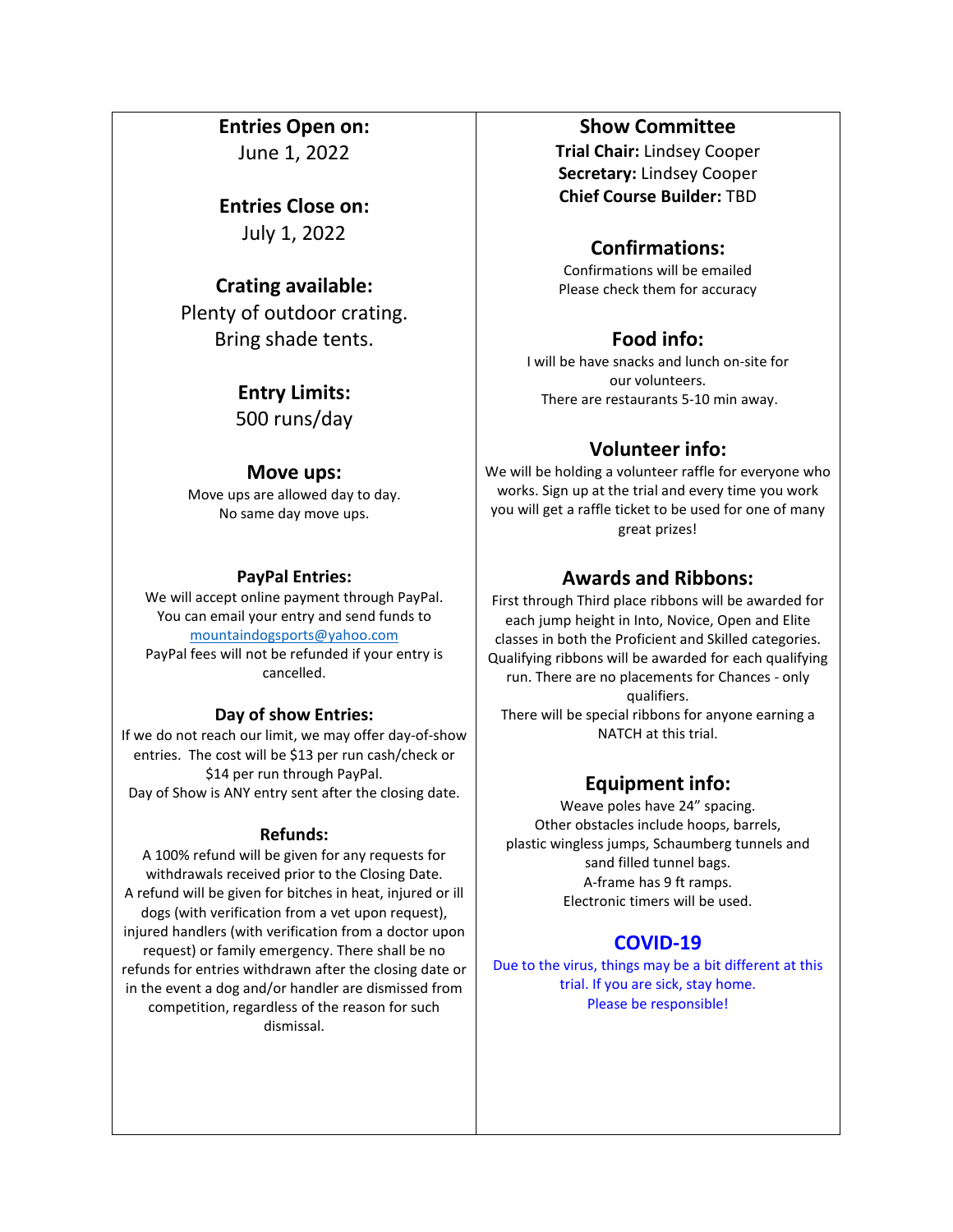MEASURING

# **Jump Height Info:**

Measurement forms may be obtained at

<https://www.nadac.com/WPsite/wp-content/uploads/2021/06/Permanent-Height-Card-form-6.4.21.pdf>

#### **Dogs which require measuring:**

Dogs in the Proficient Category, Novice, Open or Elite jumping 4", 8", 12" or 16"

#### **Dogs which do not need to be measured:**

Dogs jumping 16" in the Veteran or Junior Handler Division Dogs jumping 20" Dogs in the Skilled Category Dogs with a permanent height card Dogs listed on the Height Exemption List **JUMP HEIGHTS**

There are four Standard Division-Proficient jump heights: 8", 12", 16", and 20". There are four Standard Division-Skilled jump heights: 4", 8", 12", and 16". There are four jump heights for the Veterans and Junior Handler divisions: 4", 8", 12", and 16". Please see the NADAC Rulebook for the full jump height table

## **Brief Summary of Rules:**

Please refer to [www.nadac.com](http://www.nadac.com) for a full explanation of all NADAC rules and up to date information.

- Please note that NADAC trials should provide a safe and fun environment for both exhibitors and their dogs.
- Aggressive dogs will not be tolerated and will be excused from the trial.
- The show committee has the right to refuse any entry. Anyone not currently in good standing with NADAC will not be allowed to enter this trial.
- Exhibitors, through submission of entry, acknowledge that they are knowledgeable of NADAC rules and regulations, and agree to abide by all rules in effect at the time of this trial.
- No entry fee will be refunded if the trial cannot open or be completed by reasons of riots, civil disturbances, fire, acts of God, public emergency, an act of a public enemy, or any other cause beyond the control of the organizing committee.
- Checks not honored by the bank do not constitute a valid entry fee. There will be a \$25.00 service charge for bank returned checks.
- Dog must be registered and have a valid registration number before entries will be accepted. <https://www.nadac.com/register-your-dog/> A copy of the current Exhibitors Handbook may be downloaded free from the NADAC web site: www.nadac.com
- Bitches in heat, lame, or blind dogs are ineligible for entry, as is any dog with a deformity which may cause a judge to not be able to reasonably assess the dog's ability to function and perform agility obstacles safely, and in a manner that is in the best interest, health and welfare of the dog.
- No food, clickers, or other aids or devices shall be permitted on the course or within 10 feet of the ring. Food or a small non-audible toy can be in a secure container (ziplock bag is acceptable) in your pocket during your run but it cannot be used during your run, nor can you indicate to the dog it is there. All handlers may bring a non-audible toy into the ring for training purposes. They cannot earn a Qualifying score and must declare to the judge they are training before they commence their run. Please read the Exhibitor's Handbook for more information about toys and training in the ring.
- The sponsoring clubs will not be responsible for the loss or damage to any dog exhibited, or for the possessions of any exhibitor whether the result be accident or other cause. It is distinctly understood that every dog at this event is in the care and control of his owner or handler during the entire time the dog is on the show premises.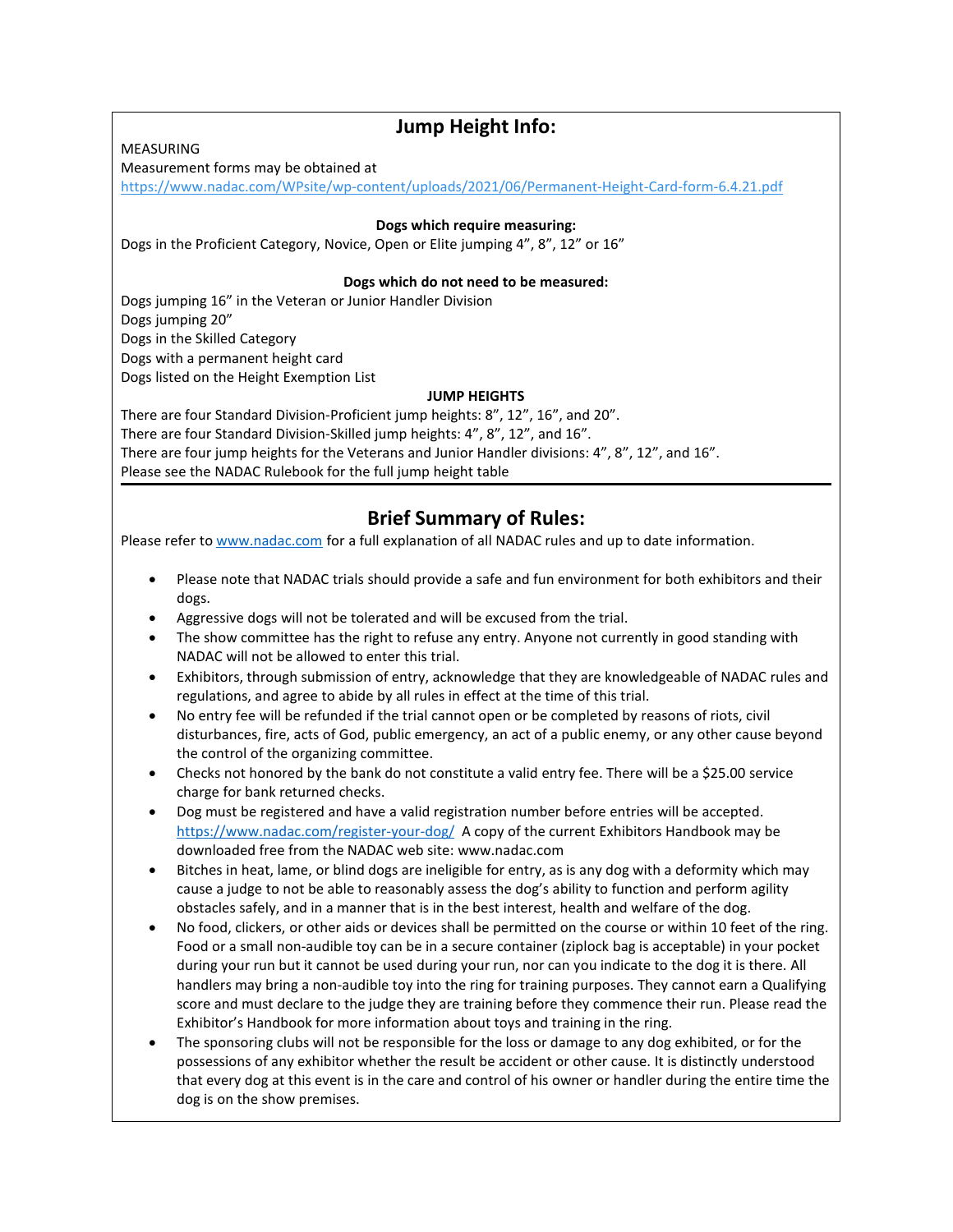#### **Mountain Dog Sports NADAC Trial – July 8-10, 2022** Make checks payable to **Mountain Dog Sports.** Send entries to: **Lindsey Cooper, 2150 W 154th Pl., Broomfield, CO 80023**

| <b>Name</b>           |                        |                                                    |                                     |   |      |                                                  |              |     |                                                                                                                                                                                    |                                                                                                     |                                                                                                                                                                                                                                                                                                                                                                                                                                                                                                                                                                                                                                                                                                                                                                                                         |
|-----------------------|------------------------|----------------------------------------------------|-------------------------------------|---|------|--------------------------------------------------|--------------|-----|------------------------------------------------------------------------------------------------------------------------------------------------------------------------------------|-----------------------------------------------------------------------------------------------------|---------------------------------------------------------------------------------------------------------------------------------------------------------------------------------------------------------------------------------------------------------------------------------------------------------------------------------------------------------------------------------------------------------------------------------------------------------------------------------------------------------------------------------------------------------------------------------------------------------------------------------------------------------------------------------------------------------------------------------------------------------------------------------------------------------|
|                       |                        |                                                    |                                     |   |      |                                                  |              |     |                                                                                                                                                                                    |                                                                                                     |                                                                                                                                                                                                                                                                                                                                                                                                                                                                                                                                                                                                                                                                                                                                                                                                         |
| City/State/Zip        |                        |                                                    |                                     |   |      |                                                  |              |     |                                                                                                                                                                                    |                                                                                                     |                                                                                                                                                                                                                                                                                                                                                                                                                                                                                                                                                                                                                                                                                                                                                                                                         |
|                       |                        |                                                    |                                     |   |      |                                                  |              |     |                                                                                                                                                                                    |                                                                                                     |                                                                                                                                                                                                                                                                                                                                                                                                                                                                                                                                                                                                                                                                                                                                                                                                         |
|                       |                        |                                                    |                                     |   |      |                                                  |              |     |                                                                                                                                                                                    |                                                                                                     |                                                                                                                                                                                                                                                                                                                                                                                                                                                                                                                                                                                                                                                                                                                                                                                                         |
| Handler, If not owner |                        |                                                    | <b>Emergency Contact Name/Phone</b> |   |      |                                                  |              |     |                                                                                                                                                                                    |                                                                                                     |                                                                                                                                                                                                                                                                                                                                                                                                                                                                                                                                                                                                                                                                                                                                                                                                         |
|                       |                        |                                                    |                                     |   |      |                                                  |              |     |                                                                                                                                                                                    |                                                                                                     |                                                                                                                                                                                                                                                                                                                                                                                                                                                                                                                                                                                                                                                                                                                                                                                                         |
|                       |                        |                                                    |                                     |   |      |                                                  |              |     |                                                                                                                                                                                    |                                                                                                     |                                                                                                                                                                                                                                                                                                                                                                                                                                                                                                                                                                                                                                                                                                                                                                                                         |
|                       |                        |                                                    |                                     |   |      |                                                  |              |     |                                                                                                                                                                                    |                                                                                                     |                                                                                                                                                                                                                                                                                                                                                                                                                                                                                                                                                                                                                                                                                                                                                                                                         |
|                       |                        |                                                    |                                     |   |      |                                                  | 12           | 16  | 20                                                                                                                                                                                 |                                                                                                     |                                                                                                                                                                                                                                                                                                                                                                                                                                                                                                                                                                                                                                                                                                                                                                                                         |
| <b>Class</b><br>Level |                        |                                                    |                                     |   | Day  |                                                  |              |     |                                                                                                                                                                                    |                                                                                                     |                                                                                                                                                                                                                                                                                                                                                                                                                                                                                                                                                                                                                                                                                                                                                                                                         |
| Intro                 |                        |                                                    |                                     |   |      |                                                  |              |     |                                                                                                                                                                                    |                                                                                                     | <b>Sunday</b>                                                                                                                                                                                                                                                                                                                                                                                                                                                                                                                                                                                                                                                                                                                                                                                           |
|                       |                        |                                                    |                                     |   |      |                                                  |              | Rd2 | Rd 1                                                                                                                                                                               |                                                                                                     |                                                                                                                                                                                                                                                                                                                                                                                                                                                                                                                                                                                                                                                                                                                                                                                                         |
|                       |                        |                                                    |                                     |   |      |                                                  |              |     |                                                                                                                                                                                    |                                                                                                     | Rd 1<br>Rd2                                                                                                                                                                                                                                                                                                                                                                                                                                                                                                                                                                                                                                                                                                                                                                                             |
|                       |                        |                                                    |                                     |   |      |                                                  |              |     | Rd 1                                                                                                                                                                               |                                                                                                     | Rd2<br>Rd 1                                                                                                                                                                                                                                                                                                                                                                                                                                                                                                                                                                                                                                                                                                                                                                                             |
|                       |                        |                                                    |                                     |   |      |                                                  |              | Rd2 |                                                                                                                                                                                    |                                                                                                     |                                                                                                                                                                                                                                                                                                                                                                                                                                                                                                                                                                                                                                                                                                                                                                                                         |
|                       |                        |                                                    |                                     |   |      |                                                  |              |     |                                                                                                                                                                                    |                                                                                                     | $\overline{\phantom{a}}$ Rd 2 $\overline{\phantom{a}}$<br>Rd1                                                                                                                                                                                                                                                                                                                                                                                                                                                                                                                                                                                                                                                                                                                                           |
|                       |                        |                                                    |                                     |   |      |                                                  |              |     | Rd 1                                                                                                                                                                               |                                                                                                     |                                                                                                                                                                                                                                                                                                                                                                                                                                                                                                                                                                                                                                                                                                                                                                                                         |
| N/A                   |                        |                                                    |                                     |   |      |                                                  |              |     |                                                                                                                                                                                    |                                                                                                     |                                                                                                                                                                                                                                                                                                                                                                                                                                                                                                                                                                                                                                                                                                                                                                                                         |
|                       |                        |                                                    |                                     |   |      |                                                  |              |     | Rd1                                                                                                                                                                                |                                                                                                     |                                                                                                                                                                                                                                                                                                                                                                                                                                                                                                                                                                                                                                                                                                                                                                                                         |
|                       |                        |                                                    |                                     |   |      |                                                  |              |     |                                                                                                                                                                                    |                                                                                                     |                                                                                                                                                                                                                                                                                                                                                                                                                                                                                                                                                                                                                                                                                                                                                                                                         |
|                       |                        |                                                    |                                     |   |      |                                                  |              |     |                                                                                                                                                                                    | \$11 each<br>\$10 each<br>\$6 each                                                                  | $=$<br>Ξ.                                                                                                                                                                                                                                                                                                                                                                                                                                                                                                                                                                                                                                                                                                                                                                                               |
|                       | page 5 of this premium | Owner<br><b>STANDARD</b><br>I WANT MY DOG TO JUMP: | <b>PROFICIENT</b><br><b>Novice</b>  | 4 | Open | SKILLED <sup>[1]</sup><br>VET DOG $\bigcap$<br>8 | <b>Elite</b> |     | <b>Call Name</b><br><b>NADAC Reg #</b><br>Date of Birth<br><b>Breed</b><br>Friday<br>Rd 1<br>$Rd 2$ $\Box$<br>Rd 1<br>Rd 1 $\Box$<br>$Rd1 \Box Rd2 \Box$<br>$\square$ 1- 11 Runs = | <b>Height at Withers</b><br>VET HANDLER (<br>$\Box$ 12 or more runs =<br>$\square$ Junior Handler = | $3000$ contribution to the second cooper, 2130 to 1340 cm in Decemberation to cooper<br><b>Dog</b><br>PLEASE INCLUDE A COPY OF YOUR DOG'S HEIGHT CARD IF YOU DO NOT HAVE ONE ON FILE.<br>JUNIOR HANDLER<br>Saturday<br>Rd2<br>Rd 2<br>Rd2<br>$\Box$ Rd 2<br>In consideration of the acceptance of this entry, I/we certify that I/we have knowledge of, and are familiar with, and agree to abide by, the<br>Rules and Regulations of NADAC in effect at the time of this trial, and by any additional rules and regulations as approved by NADAC for this<br>trial. I/we certify that the dog entered is not a hazard to persons or other dogs. I/we further agree to be bound by the "Agreement" printed on<br><b>Number of Total Runs Entered (all dogs):</b><br>□ PayPal Online Payment = \$12 each |

**Owner/Exhibitor: \_\_\_\_\_\_\_\_\_\_\_\_\_\_\_\_\_\_\_\_\_\_\_\_\_\_\_\_\_\_\_\_\_\_\_\_Date\_\_\_\_\_\_\_\_\_\_\_\_\_\_\_\_\_\_\_\_\_\_**

**Parent or Legal Guardian of Junior Handler\_\_\_\_\_\_\_\_\_\_\_\_\_\_\_\_\_\_\_\_\_\_\_\_\_\_\_\_\_\_\_\_\_\_\_\_\_\_\_\_\_\_**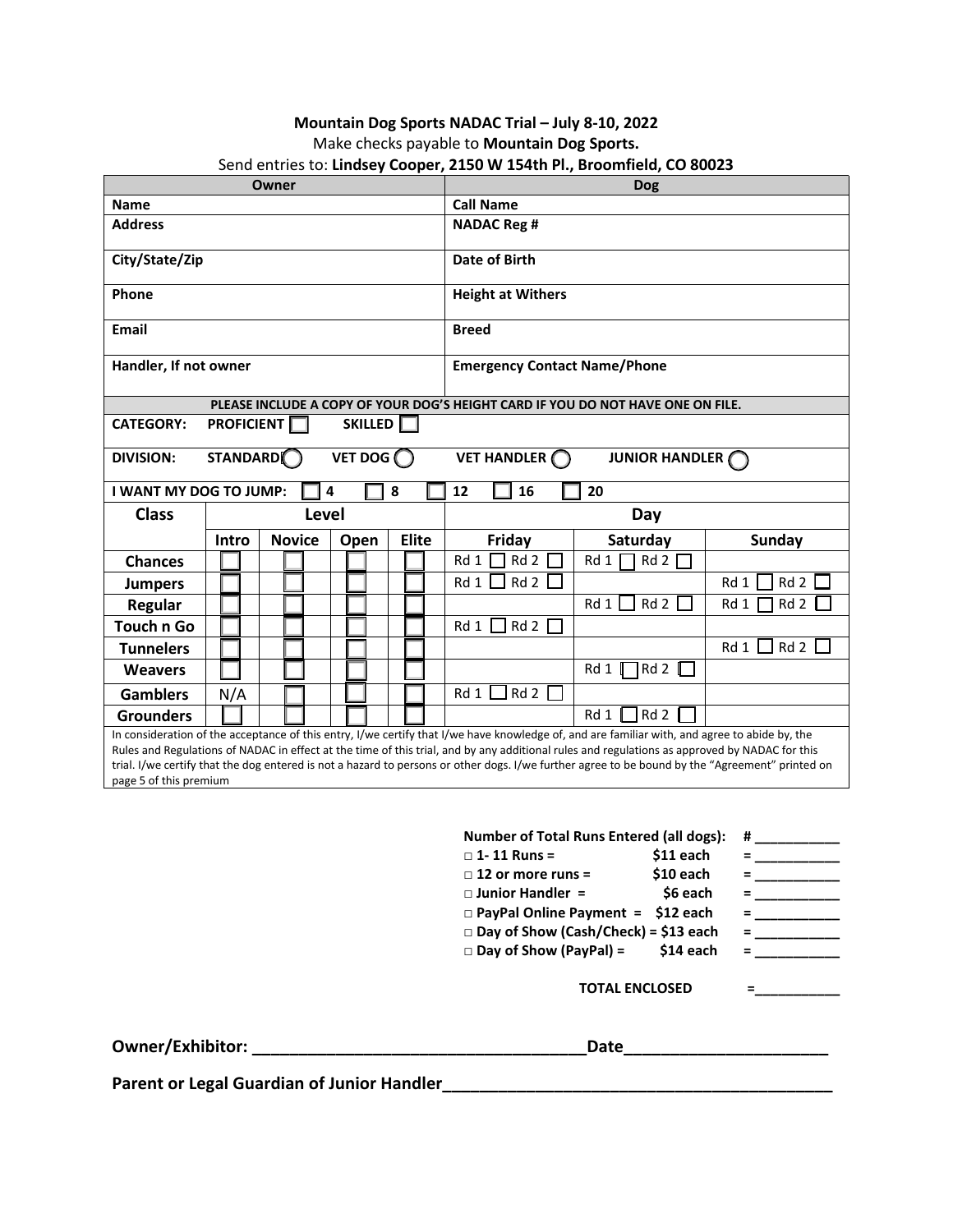#### **AGREEMENT**

The person who signs this agreement represents that he/she is authorized to enter into this agreement on behalf of both exhibitor and the owner of entered dog. In consideration of acceptance of this entry:

1.1. As used here "NADAC" means the North American Dog Agility Council, LLC., its members, officers, directors, employees, show chairs, show committees and agents.

1.2. Exhibitor/owner agrees to abide by the rules and regulations of NADAC and any other rules and regulations appearing in the premium for this event.

1.3. Exhibitor/owner certify that the entered dog is not a hazard to persons, dogs or property and that the entered dog's rabies vaccination is current in accordance with the requirement of the state in which the dog resides.

1.4. Exhibitor/owner acknowledge all hazards presented by the event and the event premises, including, but not limited to, the condition of the surface, restrooms, security measures or lack of, electrical appliances, fittings, show rings, parking areas and the presence of unfamiliar animals and people; exhibitor and owner assume the risk of any harm arising from these.

1.5. Exhibitor/owner releases NADAC (including its respective officers, directors, employees, and members), Mountain Dog Sports, LLC (including its officers, directors, members, and event organizing committee), and Prospect Recreation and Park District (including its officers, agents, and employees) and will defend them and hold them harmless from all present and future loss, injury, damage, claims, demands and liabilities involving the entered dog, the event or event premises. Without limiting the generality of the foregoing hold harmless provisions, exhibitor/owner hereby specifically assumes sole responsibility for and agrees to indemnify and save the aforementioned parties harmless from any and all loss and expenses (including legal fees) by reason of the liability imposed by law upon any of the aforementioned parties for damages because of bodily injuries, including death, at any time in consequence of my (our) participation in this event, howsoever such injury or death may be caused and whether or not the same may have been caused or may have been alleged to have been caused by negligence of the aforementioned parties or any of their employees or agents or any other persons.